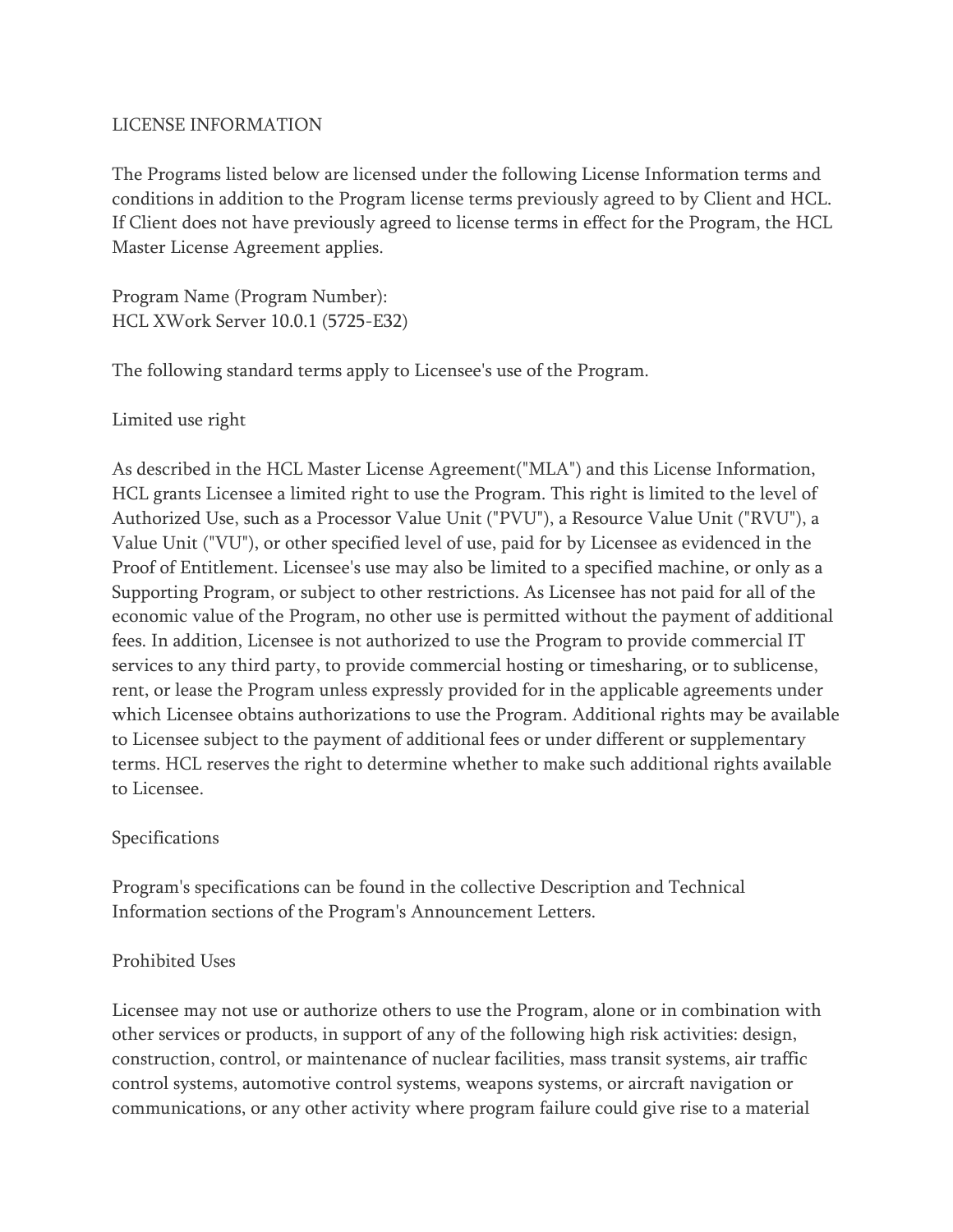threat of death or serious personal injury.

Multi-Product Install Image

The Program is provided as part of a multi-product install image. Licensee is authorized to install and use only the Program (and its Bundled or Supporting Programs, if any) for which a valid entitlement is obtained and may not install or use any of the other software included in the image unless Licensee has acquired separate entitlements for that other software.

### Supporting Programs

Licensee is authorized to install and use the Supporting Programs identified below. Licensee is authorized to install and use such Supporting Programs only to support Licensee's use of the Principal Program under this Agreement. The phrase "to support Licensee's use" would only include those uses that are necessary or otherwise directly related to a licensed use of the Principal Program or another Supporting Program. The Supporting Programs may not be used for any other purpose. A Supporting Program may be accompanied by license terms, and those terms, if any, apply to Licensee's use of that Supporting Program. In the event of conflict, the terms in this License Information document supersede the Supporting Program's terms. Licensee must obtain sufficient entitlements to the Program, as a whole, to cover Licensee's installation and use of all of the Supporting Programs, unless separate entitlements are provided within this License Information document. For example, if this Program were licensed on a PVU (Processor Value Unit) basis and Licensee were to install the Principal Program or a Supporting Program on a 100 PVU machine (physical or virtual) and another Supporting Program on a second 100 PVU machine, Licensee would be required to obtain 200 PVU entitlements to the Program.

Supporting Programs: HCL Domino Designer HCL Security Directory Integrator HCL Domino AppDev Pack HCL Client Application Access

#### Permitted Components

Notwithstanding any provision in the Agreement, Licensee is permitted to use only the following components or functions of the identified Bundled or Supporting Program: Domino Administrator (of HCL Domino Designer)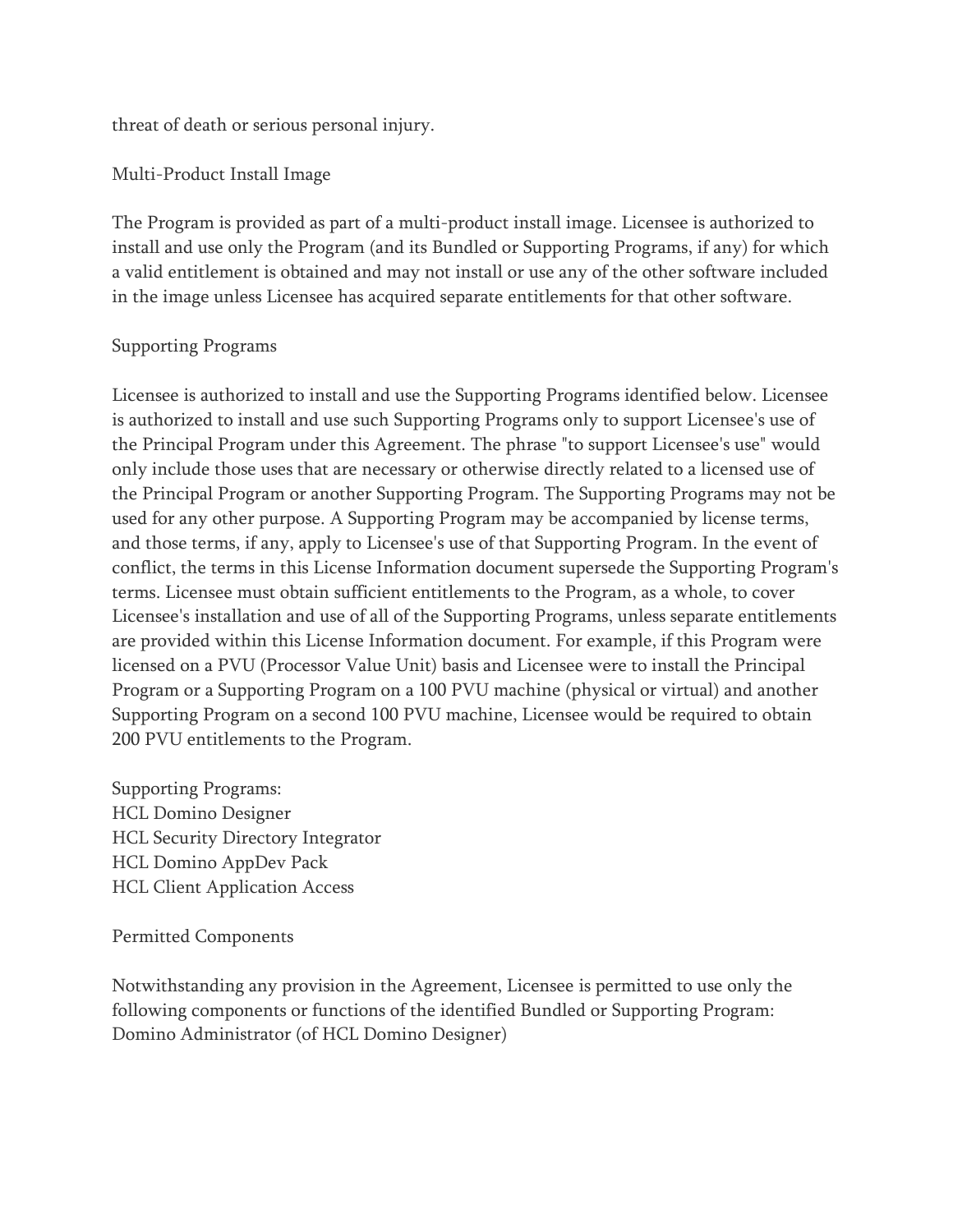### Privacy

Licensee acknowledges and agrees that HCL may use cookie and tracking technologies to collect personal information in gathering product usage statistics and information designed to help improve user experience and/or to tailor interactions with users in accordance with the HCL online Privacy Statement.

### Redistributables

If the Program includes components that are Redistributable, they will be identified in the REDIST file that accompanies the Program. In addition to the license rights granted in the Agreement, Licensee may distribute the Redistributables subject to the following terms: 1) Redistribution must be in object code form only and must conform to all directions, instruction and specifications in the Program's accompanying REDIST or documentation; 2) If the Program's accompanying documentation expressly allows Licensee to modify the Redistributables, such modification must conform to all directions, instruction and specifications in that documentation and these modifications, if any, must be treated as Redistributables;

3) Redistributables may be distributed only as part of Licensee's application that was developed using the Program ("Licensee's Application") and only to support Licensee's customers in connection with their use of Licensee's Application. Licensee's Application must constitute significant value add such that the Redistributables are not a substantial motivation for the acquisition by end users of Licensee's software product;

4) If the Redistributables include a Java Runtime Environment, Licensee must also include other non-Java Redistributables with Licensee's Application, unless the Application is designed to run only on general computer devices (for example, laptops, desktops and servers) and not on handheld or other pervasive devices (i.e., devices that contain a microprocessor but do not have computing as their primary purpose);

5) Licensee may not remove any copyright or notice files contained in the Redistributables; 6) Licensee must hold HCL, its suppliers or distributors harmless from and against any claim arising out of the use or distribution of Licensee's Application;

7) Licensee may not use the same path name as the original Redistributable files/modules; 8) Licensee may not use HCL's, its suppliers or distributors names or trademarks in connection with the marketing of Licensee's Application without HCL's or that supplier's or distributor's prior written consent;

9) HCL, its suppliers and distributors provide the Redistributables and related documentation without obligation of support and "AS IS", WITH NO WARRANTY OF ANY KIND, EITHER EXPRESS OR IMPLIED, INCLUDING THE WARRANTY OF TITLE, NON-

INFRINGEMENT OR NON-INTERFERENCE AND THE IMPLIED WARRANTIES AND CONDITIONS OF MERCHANTABILITY AND FITNESS FOR A PARTICULAR PURPOSE;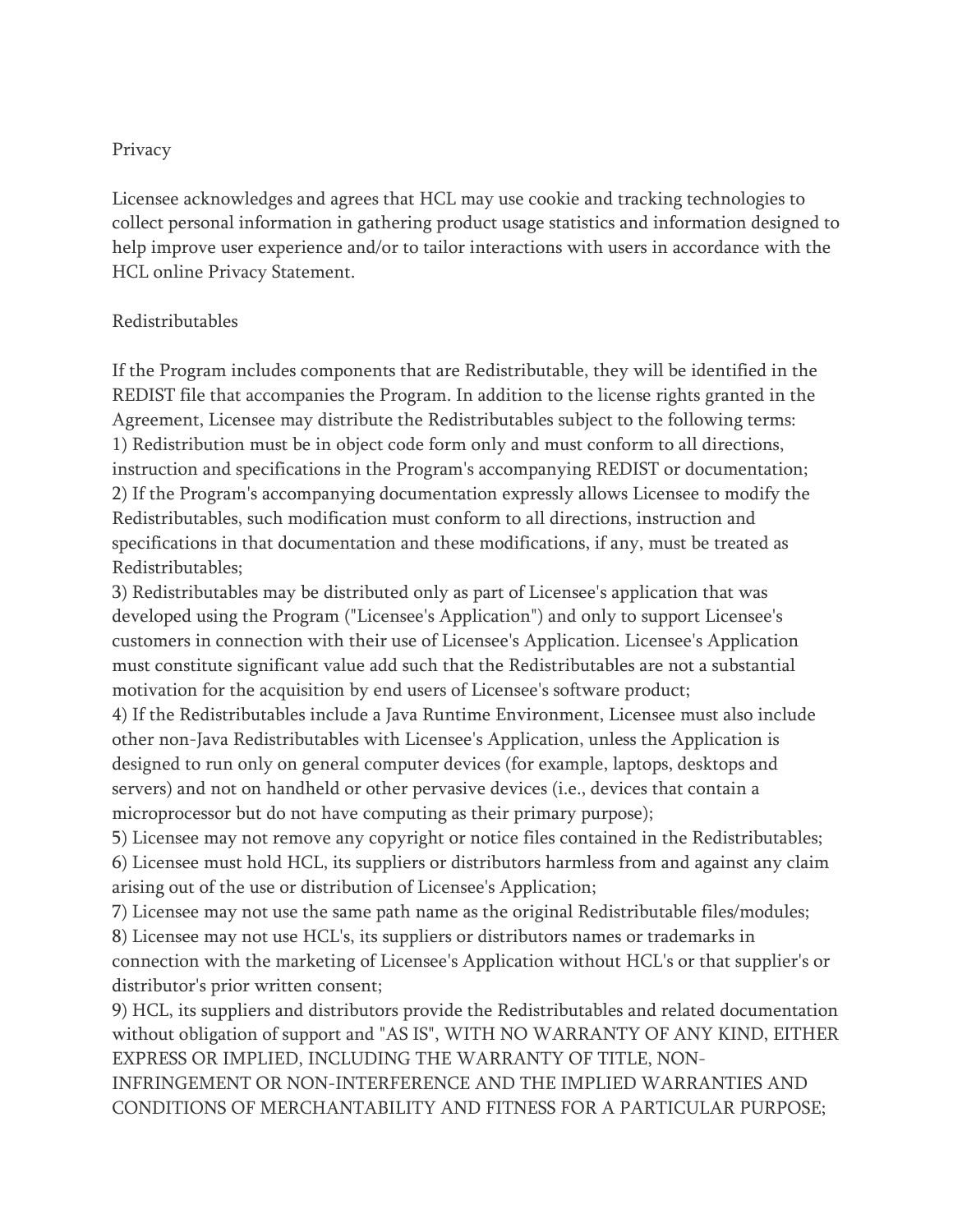10) Licensee is responsible for all technical assistance for Licensee's Application and any modifications to the Redistributables; and

11) Licensee's license agreement with the end user of Licensee's Application must notify the end user that the Redistributables or their modifications may not be i) used for any purpose other than to enable Licensee's Application, ii) copied (except for backup purposes), iii) further distributed or transferred without Licensee's Application or iv) reverse assembled, reverse compiled, or otherwise translated except as specifically permitted by law and without the possibility of a contractual waiver. Furthermore, Licensee's license agreement must be at least as protective of HCL as the terms of this Agreement.

## Source Components and Sample Materials

The Program may include some components in source code form ("Source Components") and other materials identified as Sample Materials. Licensee may copy and modify Source Components and Sample Materials for internal use only provided such use is within the limits of the license rights under this Agreement, provided however that Licensee may not alter or delete any copyright information or notices contained in the Source Components or Sample Materials. HCL provides the Source Components and Sample Materials without obligation of support and "AS IS", WITH NO WARRANTY OF ANY KIND, EITHER EXPRESS OR IMPLIED, INCLUDING THE WARRANTY OF TITLE, NON-INFRINGEMENT OR NON-INTERFERENCE AND THE IMPLIED WARRANTIES AND CONDITIONS OF MERCHANTABILITY AND FITNESS FOR A PARTICULAR PURPOSE.

For Source Components and Sample Materials listed in a Program's REDIST file, Licensee may redistribute modified versions of those Source Components or Sample Materials consistent with the terms of this license and any instructions in the REDIST file.

## Export and Import Restrictions

This Program may contain cryptography. Transfer to, or use by, users of the Program may be prohibited or subject to export or import laws, regulations or policies, including those of the United States Export Administration Regulations. Licensee assumes all responsibility for complying with all applicable laws, regulations, and policies regarding the export, import, or use of this Program, including but not limited to, U.S. restrictions on exports or reexports.

The following units of measure may apply to Licensee's use of the Program.

Install

Install is a unit of measure by which the Program can be licensed. An Install is an installed copy of the Program on a physical or virtual disk made available to be executed on a